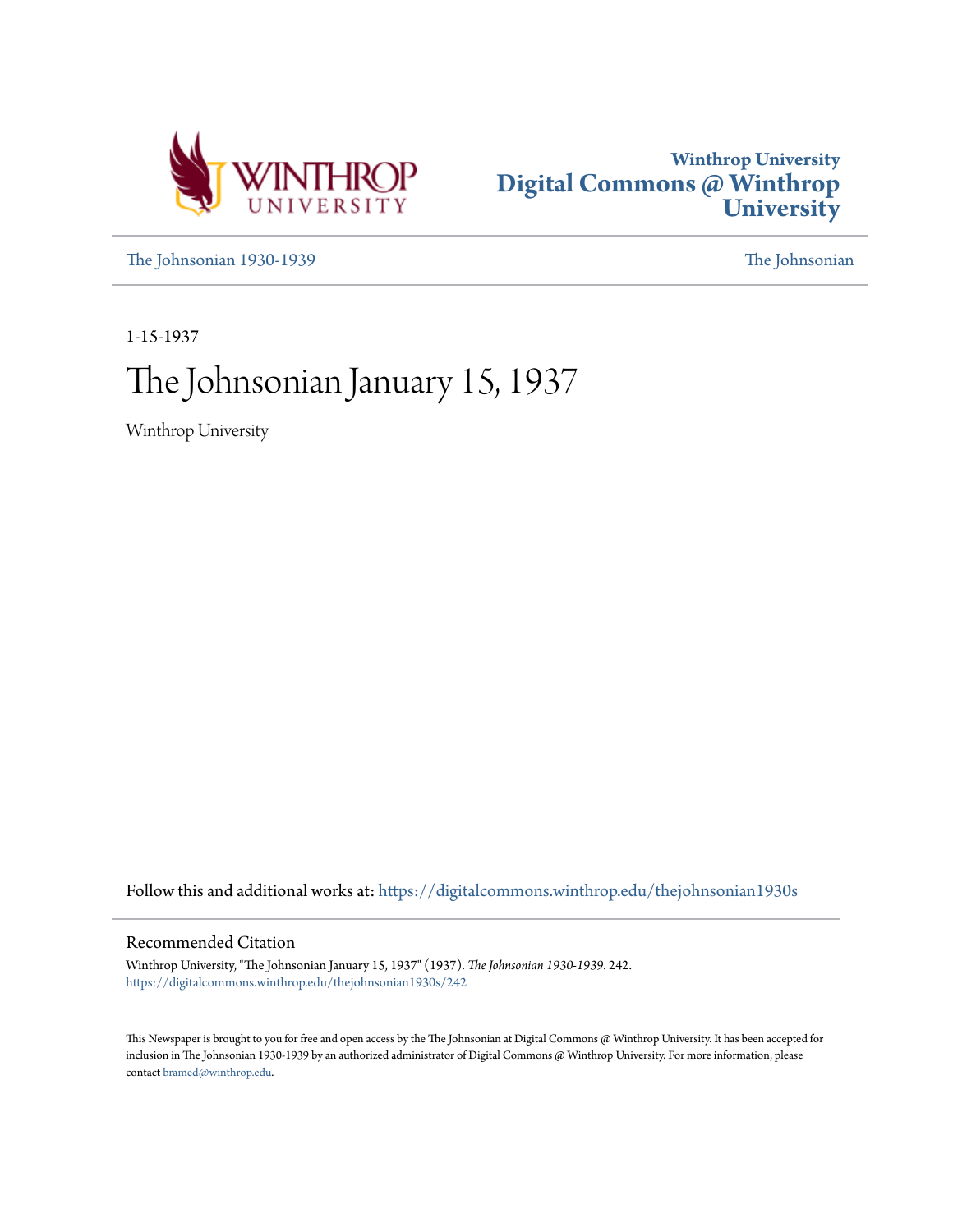2,100 Circulation: Member of Associated Collegiate Press, N. S. P. A., and S. C. Press Association

**VOL. 14, NO. 34** 

**Ensonian** The Jet

THE OFFICIAL PUBLICATION OF THE STUDENT BODY OF WINTHROP COLLEGE



So far Tatler secrets are still secreta. And those in charge assert JUVENILES HEAR is being made. There has uncement of the re- $0000$ locus date.

Three almunes were overheard nive amends were overseed<br>as on the literary accidy of aptes on the literary acclety :<br>hideh uach had heen members.

Which each had here months. To a<br>pow the contrat interest the angle of the contrat interest the angle of the<br>distribution we move in each of Winthrop Training cooled in<br>7.at Whiltenp was more is<br>concel grad of Winthrop Tr

the neutron minimal dividend as the fercuring of students were given. A game information of the proper of students and a charity range of students and control of the most of the most of the most of the most of the most of

### Semi-Annual Competition **Tests Students' Talents**

situdents who have re- at 7 o'clock, miss breakfast, and he<br>setive for an entire se- first in line going to the Library. tive for an entire

In<br>general was no mean on the set of the context and intervals and context<br>and maliod inactive for an entire as- fark in the scheme to the rich<br>respect method, inactive for an entire as- fark in the scheme and<br> $\mathbf{r}_{\text{max$ 

ton said the scripture. The V<br>(Continued on Page Pour)

## OF "OLYMPICS" Tableaus, Taiks, Dances, an

Movie Feature Performance at W. T. S.

the contrast between the

The most are the most and the second and the second and the second and the second and the second and the second and the second and the second and the second and the second and the second and the second and the second and

Dr. Pheips Attenus energies.<br>Meeting Of Colleges Er. Hull also made statement

Visitors

coules".<br>
The last feature on the program<br>
The Schedules".<br>
The stow of the Pederal Bureau of<br>
Inwestigation, Pridry difference,<br>
Line methods of the prior of the principal and<br>
anotheric part Hover, director.<br>
Phonor, dir

M

Theodore.<br>
History--Rachel Hay, Bobbie<br>
James, Madaline Padgette, Eliz-<br>
abeth Ham, Ann Prutti, Marguerite<br>
Zeigler, Dot Robinson, and Virginia<br>
Willi; acience---Bany Elizabeth<br>
Continued on Page Pour)

**Showers May Accompany** New Sprinkler Syster

From an authoritative source comes additional massesment<br>on the aprinkier space .<br>It wents that the sprinkler<br>system that is being installed<br>will serve a double parpose. system that is being installed perpendicular and the set of the set of the set of the set of the set of the perpendicular stress of the set of the set of the set of the set of the set of the set of the set of the set of t

**Faculty Members** 

### **Take Course**

Seven members of the Winthrop<br>faculty are also classed as students and are continuing their work in<br>different continuing their work in Alfred Continuing Continuing Continuing<br>Minima Cladys Smith, Miss Manuele Arter-<br>Norma as Noal,<br>as courses are taken for<br>mic credit to prevent summer These

academic creats to pressure and the David Testing Despite the fact that faculty monthers are classed as special studies denta and are members of the factority, they are required to prepare this work as any other student.

structure for an internal uncertainty of English, This is the first time an attempt  $\frac{1}{\sqrt{2}}$  and  $\frac{1}{2}$  are the part of children in  $\frac{1}{2}$  and  $\frac{1}{2}$  are the property of the set of college Equipm depart  $\frac{1}{2}$  control to take her place while and  $\frac{1}{2}$ 

# **ACCEPTS THREE** Martha Jo Jones Wins

A SURJE IN A MILITARY CHE CONTROL CON TUBE SET INTERNATIONAL CHE CONTROL SURVEY AND A SURVEY ARE NOT RESERVE TO THE CONTROL SURVEY AND SURVEY AND SURVEY AND SURVEY AND SURVEY AND SURVEY AND SURVEY AND MONETAINTY INTO A SU

Y Social Committee Gives Informal Teas

ions and we<br>The Department of Super<br>Continued on Page Po

Class

# **CONSIDENTIAL ASSESSMENT CONSUMING THE CONSUMING SUPPRESS (SEE THE CONSUMING SUPPRESS CONSUMING TO A RECORD CONSUMING TO A RECORD OF THE CONSUMING SUPPRESS (SEE THE CONSUMING SUPPRESS (SEE THE CONSUMING SUPPRESS) (SEE THE**

commute that forcelly Hostenson to the absorbed and sense of the stress of the stress of the stress of the stress of the stress of the stress of the stress of the stress of the stress of the stress of the stress of the st

veralty.

Exams are what you m

them. Take them in

your stride.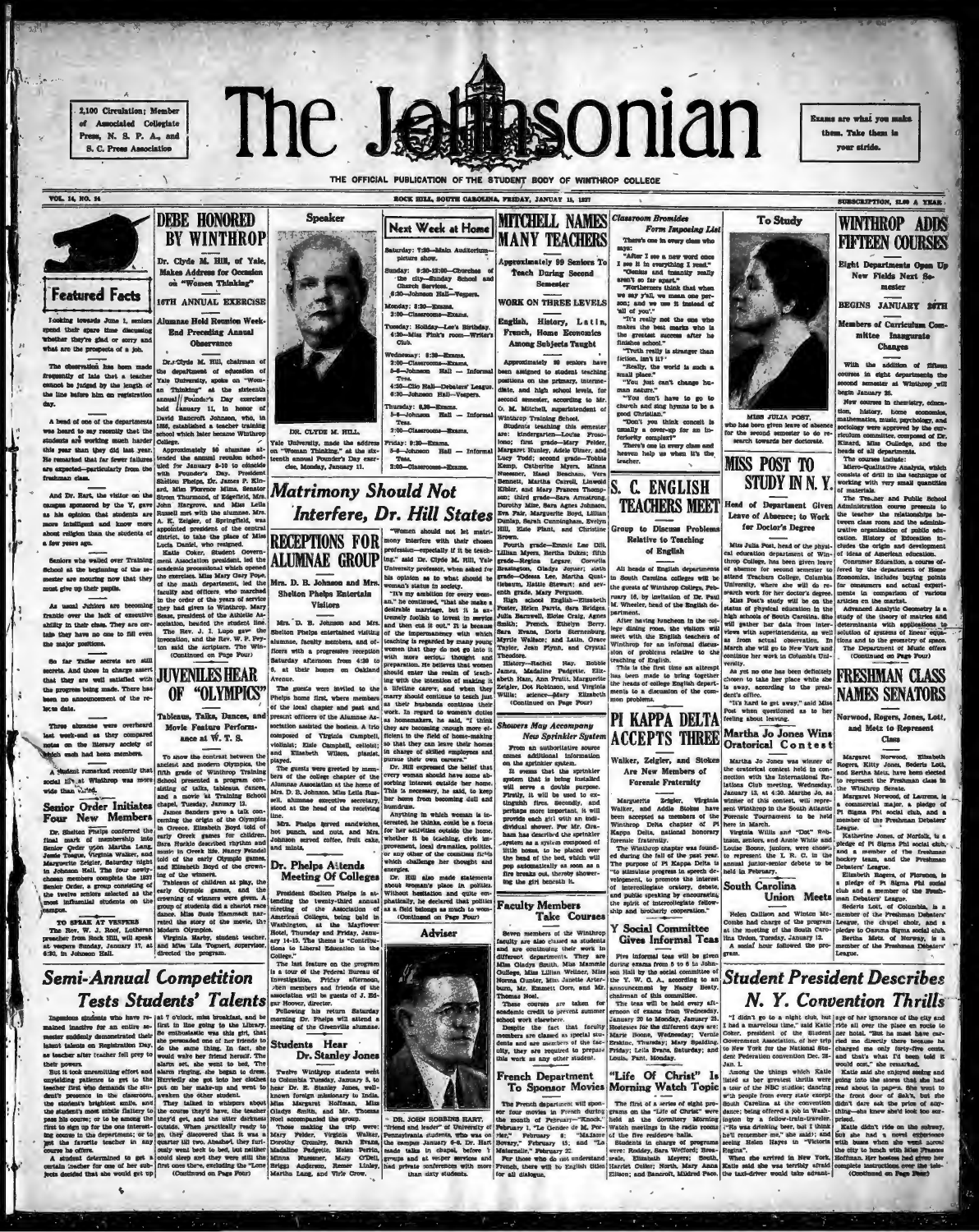ed Wechly During Scheel Year Except Bellday Furiods.<br>9 Regular Session The Official Organ of the Studius: Body of<br>shrop College, The South Carolina College for Women 41.00 Per Year 

as second-class matter November 21, 1933, under the Act of March 3, 1879, at the postallice in Rock Hill, S. C.

trat Ameng the College Newspapers of the South Carol

Member ina Press /

uth Carol EDITORIAL STAFF **ROBERTULOM IROINIA MCKELTHEN** 

| <b>BURINESS STAFF</b> |  |
|-----------------------|--|
|                       |  |
|                       |  |
|                       |  |
|                       |  |
|                       |  |
|                       |  |

**SEPORTERS** 

Greene Stewart, Ruth Bethes, Lorena Galloway, Jamie 2 Jimbeth Kelly, Rose Rudnick, Lots Young, Margaret Alkman Harriet, Morgan, Anne Tilghman.

### FRIDAY, JANUARY 15, 1937

**WHATS THE MEASURING STICK?** 

How do you measure the courses you take?

We need to face this question. As one semester ends and another begins, we find students talking of the hours of work they have carried. Others mention the quality points they nous are about as constant point and the matrix of Society, in 1999.<br>
Society, in 1999. Estates Pahlanskins. The Pather is the older, appearing the constant of the bine stated political<br>
in 1998 with Pietwood Memogravy of hope to make. Only a few tell of new fields of thought opened to them.

What are the facts? To one outside the college walls hours and quality points count for little. The question they sak is "What can you do? How well can you tackle problems that arise? How many of the facts you learned in college. can you use?"

Today we may count our hours and quality points. To Journal we may come to the base Winthrop, we will only curvy with<br>the morrow when we leave Winthrop, we will only curvy with<br>the facts we have grassped and made a part of our own it hopest<br>terms, hobbies that we have devel

Wellinely was cutton-on-ten-<br>according the control of the state of the state of the state of the<br>state of the control of the state of the state of the state of the<br>state of the state of the state of the state of the state Let".<br>Let's, therefore, adopt a new measuring stick for our<br>courses. Let us use as a standard the queation, "Has this<br>course helped me to think?"

### **EXAMS AND SANITY**

Although various athletic clubs related on the campus an athletic<br>association was not organized till 1913-14. The purpose of the association<br>association was not organized till 1913-14. The purpose of the association<br>was no It's hard to be same about examinations.<br>There's an air about the campus that's different from the<br>Employation campus that's different from the<br>Employation density of the halls are quiet; you<br>phasized deck almost every doo

are at a high tension.

emphasized deck almost every door; the halls are quiet; you present.<br>
and the same of the same of the comparison of the comparison of the comparison of the comparison of the comparison of the comparison of the comparison are at a mgn tension. Sensible about examinations. You need on the campus<br>your wits about you.<br>your wits about you.<br>Don't let other students make you panicky. Decide what use on the build

the canteen or read a book or magazine.

Go to your meals regularly. Wear your prettiest blouse to the exam. It's good psyclogy.<br>Think before you write down anything.<br>When you've finished your exam, forget it.

### **TAKE STOCK**

"I do bereby agree that so long a 1 remain a student of 2. How many Labu are there in the college, I will endeavor to comply cheerfully with all its due Henerica Reverte the temperature of the Students of the condition, b

when you enrolled in this institution last September. Now, at the close of this first semester, take stock of yourself. See the<br>there are not you have carried out your promise. Here you complied CHEERFULLY with ALL the re tion? Or have you broken every rule you could break without<br>"getting caught"; and worked against your Student Governent in every way possible?<br>If you have kept your pledge thus far, remember that<br>If you have kept your pledge thus far, remember that

you have agreed to keep it so long as you remain a student<br>here. If you have breeken it, however, upon any occasion,<br>transmission is the concentration of the same of the same<br>of the same product of the same of the same of

### **ONLY HEADLINES!**

"I only know what I see in the headlines of the new-papers," may well be the frank confession of many a Windirop student.

Our excuss for such a practice differ. It is too far to go this library or we just haven't time to read the paper growth to gather our information from sadines, from sandches of conversation

eventary, so we contuins to gather our intermations.<br>The same specified conversation.<br>That can we ignore the contestie world?<br>We may live on Winthrop campus. Yet national and We may live on Winthrop campus.<br>Here is past, a

and properties. The control of the control of the control of the control of the control of the control of the control of the control of the control of the control of the control of the control of the control of the control

From 19 to 1314 Students

**Story of Winthrops' Growth** 

(Editor's Note: Since Winthrop bonored this week the founds of the college, D. B. Johnson, it is fitting to review in this issue of The Johnsonian the fifty-one years of Winthrop's history.)

By MARY GALLMAN

From a group of 19 smidious and conclusion teacher meeting in the chapel<br>Columbia Seminary, Winthrop has grown until today it has a student<br>phy of 1314 students, a farctify of 91 professors, hastructions, and appear on the

lons made a third step forws

Answers on page 4.

Athletic Association

 $\bullet$ 



Note of 1214 students, forming of 31 profesor and neuron contributions, and appear in the students. The exposition between the control of the students of the students of the students of the students of the students of the

abow up for practice.<br>
made for prevalent one of the prevalent over back-capapus way. Clogs-the<br>
brainstowns of the Wintinton Basel and San Prevalent and San Prevalent<br>
brain two of the Wintinton Basel and San Prevalent<br>
R

The Tightman has the most in-<br>
American rightman has the most in-<br>  $\cos 1$  crystry room in the achool; also<br>
as a Couja Boord, too. (Sorry<br>
has, has the door). Mary Hermdon<br>  $\therefore$  a small Jessie Teapue, biling un-<br>
the nota correspondence course from Wal<br>Disney-they're doing "Three Little"<br>Pigs" and "Big Bad Wolf" in con orget to get off at Chester till Pearson and Barnwell's cohort

came through nicely in the de fins sketball game of the season priday-Training School 28; Formation and California and California and California and California (Fig. 7)<br>
NGC 7-with McMeekin and California (Fig. 7)<br>
Pet Averaion: Dancers who well until after "Tups" to practice. Port<br>Oal-

**Personalities** 



variaty ... summany ... cancerate:<br>Senior Order ... Beia Alpha ...<br>Kappa Delta Pi ... Peia Phi social<br>Gib ... Ambition: to do government work in Washington.

### **JUST LINES**

ar Mother.  $\overline{\mathbf{r}}$ Tm in a philosophical m The in a philosophical model. It is considered in the state of state in the interesting of the weaker. Or state in the might be weaker, or state in the state of the state of the state of the state of the state of the stat

out a crop of choice bull-sessions to date ?'ve learned that I have an to date Tree learned that I have all<br>inferiority complex, a superiority complex; I am a such, I am cone<br>of the friendident string in school; I for the fractical<br>have no talents at all, and Trn very versus the . All<br>of whi

I suppose that the best<br>me to do is to visit the car dispel my thoughts and bright my mond with a chocolate misk. Love,<br>SALLY

The pride of California's chamers of cosmology among the system weaker, has been called "poor cul-<br>ural background for students" by formulation and the system of the system of the political science department at the<br>Direc

im Our Adva





The Au ciated Collegiate Press says that senior won<br>Biate College have agreed that marriage and ula Blate Co safully. An overwhe liming majority of the 190 girls th it part in the poll deflared that a career after me dags is not thand nor to needy single girls who are out of v

The Florida Alligator carried an editorial vecessity deploring the lack<br>of pictures submitted by students for the 1937 Seminola. It appears that<br>they fear for their Beauty Section.

New that exams are upon us we find in THE LOS ANGELES JE COLLEGIAN the meanings of each better in the word FLUNE in he

F-Forgotion facts.<br>L-Lack of study. U-Unexpected of<br>N-Nathing right.<br>K-Kishad Out.

In her columns "Baily Ro!" The Lown

nday, January 17, 7:00 P. M.)<br>I hate exams<br>and midnite "crams"<br>I hate to study don't you buddy?<br>guess i'll quit and have some fun i'll never gut<br>this darn work done at any rale<br>1 gotta date<br>have to leave now<br>can't be late.

lay, Jammary 17, 10:30 P. M. hitter sørrow<br>hitter sørrow<br>hir, Sage /<br>will have to rage.

 $\sim$  1.000  $\pm$ 

. Students at the University of Rochester interested in obtaining amount for the University of Rochester interested in obtaining and other phases of business were taken on daily

All personal problems of students at Los Angeles Junior College and too be exhed by emoting a note to the Associated Students Property of the anti-state of strong treatments of the strategie decision of the strategie of t

The University of New Mexico now makes available a new organ for rent ten hours deliy at twenty-five cense per hour. By essona students can earn credite.

Perhaps a course in Peminina Psychology prompted Pisher of The Par-<br>an Hermet to print this little verse: -

There was once a co-ed quit<br>Who said to a student name<br>"If you kiss ma, of course<br>You will have to use force<br>But, thank heavens, you're st Dan 1-

A precedent has been established at the University of Florida with a registration of 630 alumnes and alumni, representing "All Universities" bar," The event was considered successively with a registration of 630 alumnes a

Elang seems to bu the same campuses over and that used on Los

An alarm is a mairon.<br>A bur- funter is a man who goes to teas A shoper is a lecture course.<br>A shoper is a lecture course.<br>The white plague is sman papers.

Because THE SLUE STOCKING has so mash

Decesed in hill in a coat of fur,<br>Lounging against a cocktail tar,<br>Baby, what I weekin't give if you were<br>Just a third as massive sel you think you

Diguity (as seen by THE DAVIDSONIAN):<br>A subsection at the indicated and a scalar state and the railroad track,<br>The train was coming fast;<br>The train was coming fast;<br>The train got off the railroad track<br>To let the ornier gass.

sching describes the Hour 8:

College Frofessor: Will everyone please turn in your past don't forget to include a curbon sheet between each ao  $T$  can correct them all at once."

Its addition to the six publications already existing at Harvard, four are planned to represent her 3,000 students by the end of June. Harvard will mod the<br>Harvard will mod the stress here approximate the magnetic paramet



oting the brautiful rolling campus and surrounded by numerous other<br>the administration building of Wimihrop College pictured above. The co<br>id mailonal gateway from north and west to the city of Rock Hill.



If her hobby of the last the

Vegetables preserved by freezing<br>retain better quality than those<br>that are manned, according to Prof.<br>Howard D. Brown, department of<br>horticulture and forestry at Ohio<br>State University.

What do you

Figures compiled by a reporter at<br>Oregon State College indicate that<br>10,500 pounds of English instructors<br>at that institution climb 74 steps<br>daily. "That the student-teacher<br>learns more subject matter<br>through preparing her leasons."

Patronim Our Adverti

OneMinuteInterview

on these questions: Wast do you consider the greet<br>est dimensioner of teaching<br>Training School?"

Administration Building of Winthrop College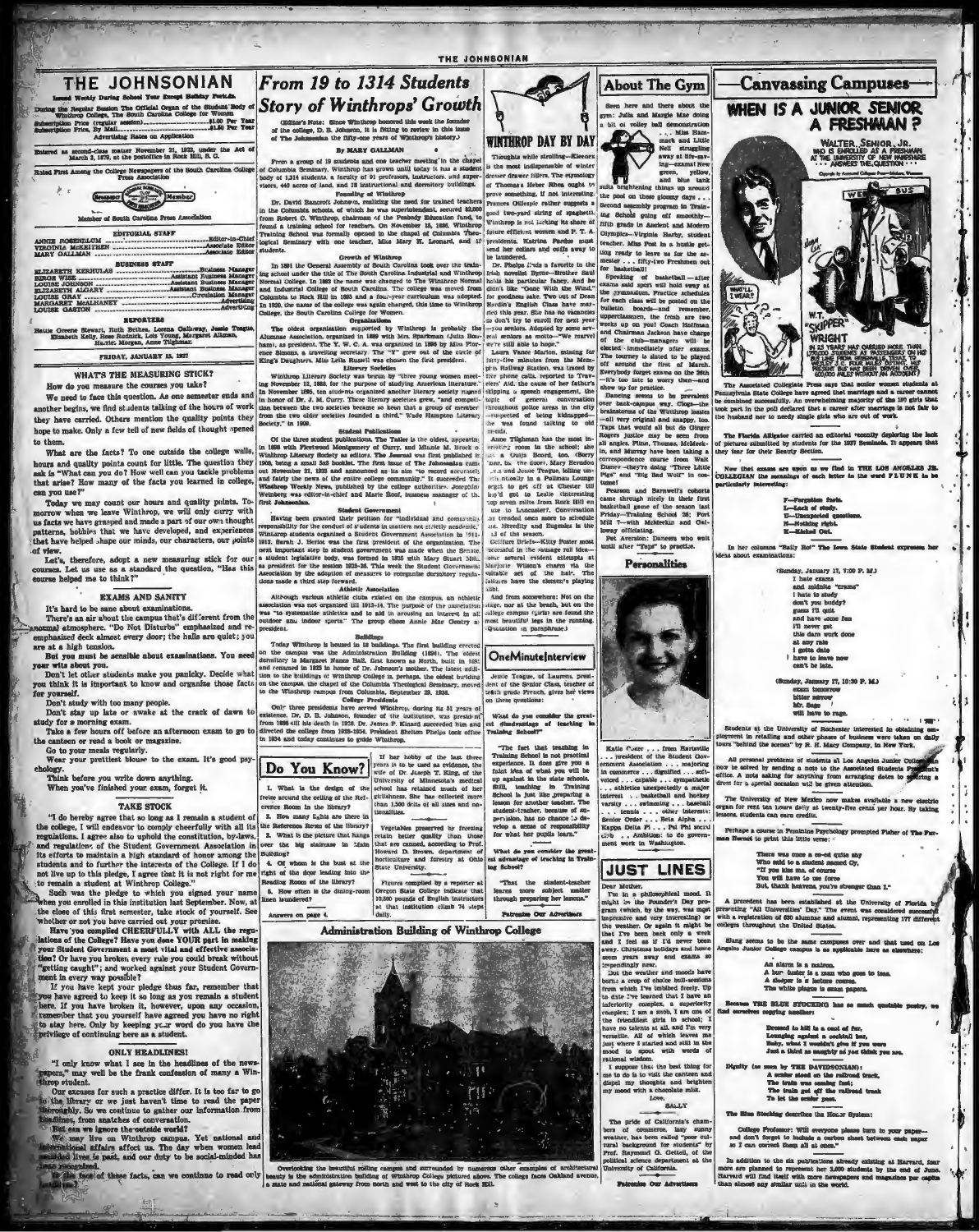

In Training Sch In Training Scribt<br>of genidels the periatent efforts and compare for the past<br>sensater underground the worry and half-teating which often of<br>any accompany teaching in Training School, some of them have com-<br>School, some of

There are some excuses which, o

that "one girl's sister never return

**NOTICE!** 

pletely failed to impress their with their students with their unusual<br>mental gifts, The other monuting, in the<br>comme of a first grade reading<br>beams, one diffuse grade reading<br>electron, one diffuse galacted to read day<br>after day, inquired in a serious<br>tone, "Gank y

"Well, why do you keep mak-<br>ing me read to you?"

Poetry Society Elects

New Members Four

Four new members were elected docan't either," antihanty concluded hate the development of the first historic policy of the first control of the first base of the parameter ( $\mathbf{r}$ ,  $\mathbf{r}$ , and the parameter ( $\mathbf{r}$ 

rs.<br>beth Mitchell is president of<br>sciety. Other members are<br>Frances Gomell and Dimples 10. As there will be no issue of<br>The Johnsonian next week, the<br>next paper will appear January

Patroniae Our Advertisers

### **Positions For The Sociology And Government Majors**

ä.

By DR. WALEX G. MACDONALD

1. Positions in family social work diler, in private agencies of the primary social work diler. In private agencies of the control of primary social control of primary and the control of the control of the control of the c child place

now the word —the Public health numing in community; (b) Health numing in community; (b) also<br>dial social work in hospitals and clinica.<br>Warkios grave priviries which include work with social settle-<br>U warkios grave conduc

6. Bocial research.<br>
6. Rediktor an connection with various agencies of the Pedeval Connection<br>
corresponding the animal Bureau.<br>
Were a linear and the property and the property of Bureau and Spiritual<br>
2. The Pedicin In

chers second i vors ...<br>coal Guidance.<br>nel Germannel work in industry.

Have Your Hair Cut or Trimmed By An Expert at<br>WARD'S BEAUTY SHOP

elling, Bertha Metta, El

Prince, Agnes Leland, and Elizabeth Manufeld Translates . Helen Joynet, Orney Bravet, Control Crack Control Control Control Control (September 2014). The Control Control Control Control Control Control Control Control Control Control Control Control Control Martin in fancy gingha danslie: with cane, and derby cake-walked as in 1:36. At the close of this number the audience had grown so on<br>thusiastic they hardly had pa insurance they martly many and particular<br>the for the next number fea-<br>turing Miss Eady. Here came the evening,<br>and despite the toy telephone<br>and despite the toy telephone<br>harder to the tume of "Helio<br>Central Cive Me Reave

a: and Mr. Noel.

Jarrell, Mr. Gore and Mr. Holli

partly-eaten mustache<br>his conrades and audi

der those two lovely ballads

the Flying Trapeze."<br>The encore was an unhar-

at

F.200x 227

 $\overline{p}$ 

This aimombers soon cleared This atmosphere seem the the appearance of the appearance of the Horndorn girls of 1968.<br>No aheriff of the "good old days" could have resisted the

No the<br>riff of the "groot old compared" and date radiated the<br>charms of Miss Wardlaw, Max Terry, or Miss Dowell as they<br>amy "Clone Hero Mine."<br>Then came filippart Madelon<br>and her four strong men to<br>compete with our Functi

as the American soldiers fur-<br>nished the romantic touch to

as the American solders fur-<br>midden to a represent the program. (There were the usual while<br>real material scheme to the consider the stand in matter that are heard at<br>all moving war notes. (In the offered all moving wave w

etime of the Rock Rill Branch A mercing of the Rock full gamment.<br>
Iohason Hall, January 14, at 4:15.<br>
Mits Florence Minn spoke to the<br>
Mits Florence Minn spoke to the<br>
Hus Florence Minn spoke to India.<br>
Siloam, and Singapore." for the last number of the pro-<br>gram featuring "The Bowroy" area featuring "The Bower)" because the state<br>of the last state of the last state of the last state of<br>the Paraman wherein, city-alidder and state thereore of<br>th

on of "The Bear montous remultion of "The Bear<br>What Ower the Monstein";<br>which, incidentally, may from<br>now on he changed to "The<br>Bear Went Over With the<br>Audience."

"Put 'em un" at **THE ANDREW** 

**JACKSON** It's a Treat to Eat Rock Hill's Finest! THE NEW YORK CAFE

Suede Leather Dressings in Blue, Brown, Grey, Green, and Black

**BAKER'S SHOE RENURY** East Main S

a may use ourse and try out<br>tell swerphody to come and try out<br>and we'll find where the talent is."<br>The theme of Junior Polites will be<br>announced after the critics have<br>passed on it. The Polites will be<br>held the night befo nanounce<br>passed on<br>held the

Dr. Edwards Discusses

Dr. R. H. Edwards, director of re

ligious work and faculty member at Cornell University, visited the campus Thursday, January 14, as<br>part of his itherary on a 5,500-mile<br>tour of the South.<br>On the South. Dr. Hart plans to visit as many

Fhone 337<br>Night Fhone 604-J

**KIMBALL'S** 

**FLOWERS** 

Have All Popular Mah ÷. \*\*\*\*\*\*\*\*\*\*\*\*\*\*

**SERVICE STATION** 

THE SIMPLEX

**Is At Your Service** 

Send It to Sherer's and See the Difference

**SHERERS DRY CLEANING AND DYEING COMPANY** 

shere which will develop

Marriage Preparation line art of living together as me  $h = 0$   $h = 0$ 

> NOTICES<br>There will be a Tail There will be a Tailer pay-day<br>dnesday, January 20, Pay-<br>nis may be made by individu-

**RATTERREE'S CUT-RATE DRUG COVEANS** 

For Courteous

Love has a language all its<br>own-and the letters are<br>flowers. Kimball's has a nice<br>selection of potted plants and<br>cat flowers. **For Festive Feeds** 

**GROCERY** 

Suits Blocked - A Specialty

Phone 162

**Wholesale Grocers** CHARLOTTE, N. C. at PENNEY'S

Visit the

**LUCIELLE** 

**SHOP** 

Charlotte, N.C.

100400000

When Planning to

**Build or Remodel** 

Consult

**CATAWBA** 

**LUMBER** 

 $\Omega$ 

**Telephone 148** 

Quality Purplines

Reasonably Priced

**COOPER FURNITURE CO.** 

MARSHALL OIL

**COMPANY** 

A Staunch

Supporter of

Winthrop College

Prescriptions

**Cosmetics** 

**Drugs** — Candies

Pckerdi

128 N. Tryon Street

of Responsible Drug

Manniah Tailored Suits ...........\$6.90 Swagger Suits .................. \$4.98

Hardaway-Hecht

Company

Just What You Need for Early Springs We Invite You to Take a Look at Them